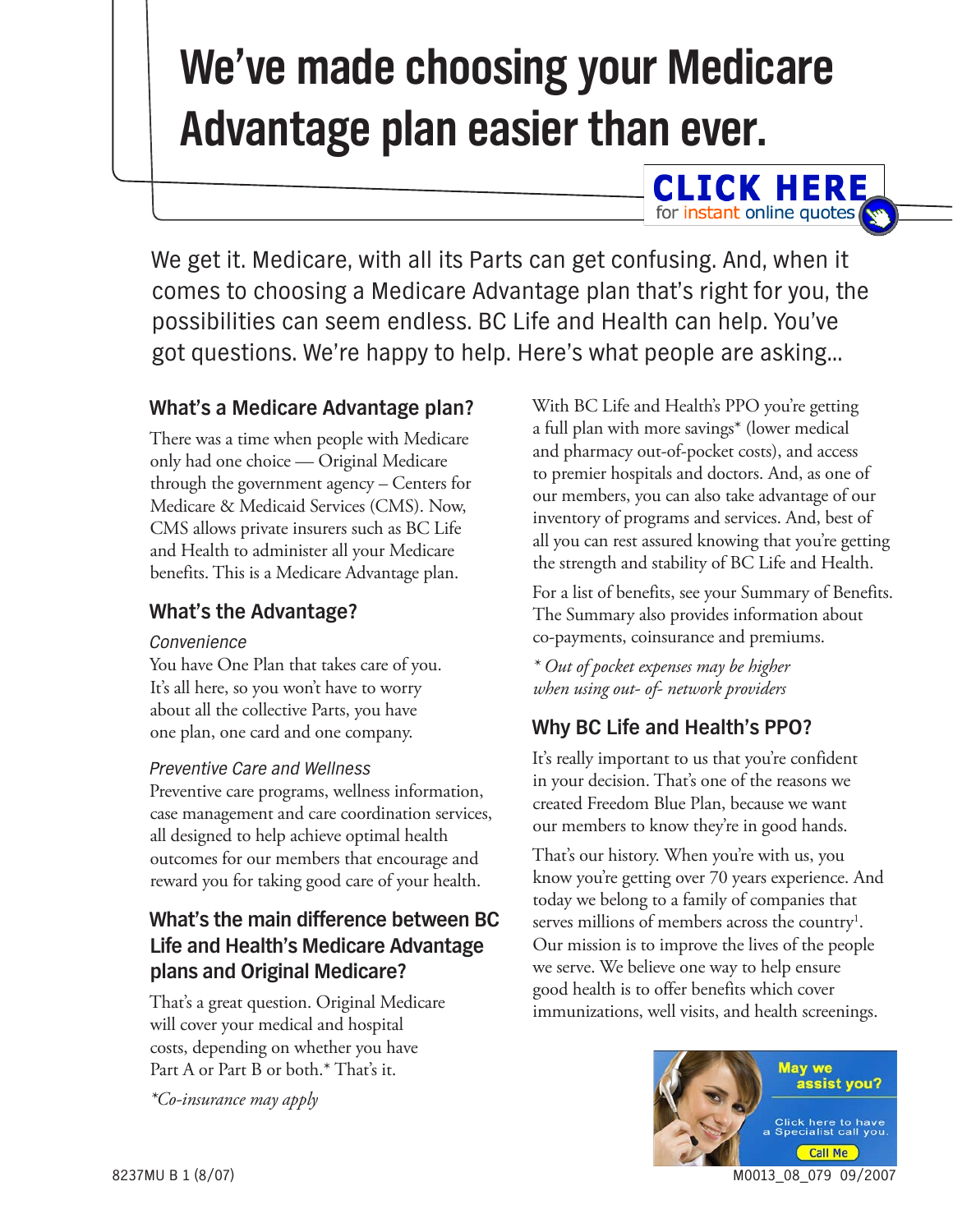#### **We treat you like one of the family. Because you are.**

Did you know that nearly one in three Americans carries a Blue Cross and Blue Shield card?\* And for good reason. BC Life and Health has provided families and businesses with access to quality, affordable health insurance for more than 70 years.<sup>1</sup> When you join BC Life and Health, you're becoming part of one of the most recognized names in health care. And we make sure you're treated with the recognition you deserve.

*\*According to BCBS.com. The Blue Cross and Blue Shield Association is an association of independently licensed Blue Cross and Blue Shield plans.*

*1 www.bluecrossca.com*

#### **Got a great doctor?**

Let's keep it that way. We know how important it is to find (and stay) with a doctor you trust. That's what's great about Freedom Blue Plan PPO – you have the freedom to choose any doctor whether they're in or out of our network. In fact, with Freedom Blue Plan you can go to any doctor who accepts Medicare, plus you have a network of providers to help keep your out-of-pocket costs low. We have a network of contracted doctors. Use of network providers is not required, but services will cost more except in the case of emergencies or urgent care. You may have to pay more for services you receive outside the network. You also may need to follow special rules prior to getting services in or out of network. For more information, please call the number on the next page.

If you're in the market for a new doctor, you'll be happy to know that you'll find thousands of qualified physicians with established practices and high levels of credentials right in your Freedom Blue Plan network.

*If a network doctor is not available in our plan's service area, you or your doctor (if a primary care doctor is referring you to a specialist) will need to call us for prior authorization to see an out-of-network provider. Once approved, your copay or coinsurance will be the same amount as if you were seeing an in-network doctor.*

### **What about Medicare Part D — Prescription Drug Coverage?**

You're Covered. As a member of Freedom Blue Plan, you are automatically enrolled in Medicare Part D, Medicare's new prescription drug coverage that became effective Jan. 1, 2006. You don't need to enroll in a separate Part D plan. In fact, if you enroll in a separate Part D plan while you are a member of Freedom Blue Plan, you will automatically be disenrolled from the Freedom Blue Plan. You must receive your Medicare Part D drugs benefits through the plan.

## **And here's the best part.**

You get unlimited generic drugs covered right through the Part D Coverage gap. That means that even if you hit your initial coverage limit on Part D, we'll take over and provide coverage for generic drugs\* .

Not only that, with access to thousands of network pharmacies nationwide including national chains\*\*, you can get your prescriptions filled almost anywhere. Think of the savings:

- You'll save money on all covered brand-name prescription drugs
- You'll save time and money by using our mail-order pharmacy

*\*copayment may apply \*\*www.bluecrossca.com*

#### **Keeping you healthy, it's part of our plan.**

What if you could look and feel good, lower your risk for Alzheimer's, heart disease, diabetes, colon cancer, high blood pressure, and obesity... and it wouldn't cost you a dime?

You can and it won't. Regular physical activity can do all of the above and more. Exercise can also help you maintain your mobility and independence, it can keep bones and muscles strong, and it promotes good balance and combats frailty. That's why we offer you a gym membership at a nearby fitness center.

### **A gym membership at no additional cost to you!**

As a BC Life and Health member, you get a gym membership to one of the nation's leading fitness programs designed specifically for older adults – at no additional cost. You can take advantage of:

- Health education seminars and special events
- An advisor on staff for assistance and guidance

Whether you've been exercising all your life, or feel this might be a good time to start, we've got a variety of programs for all fitness levels.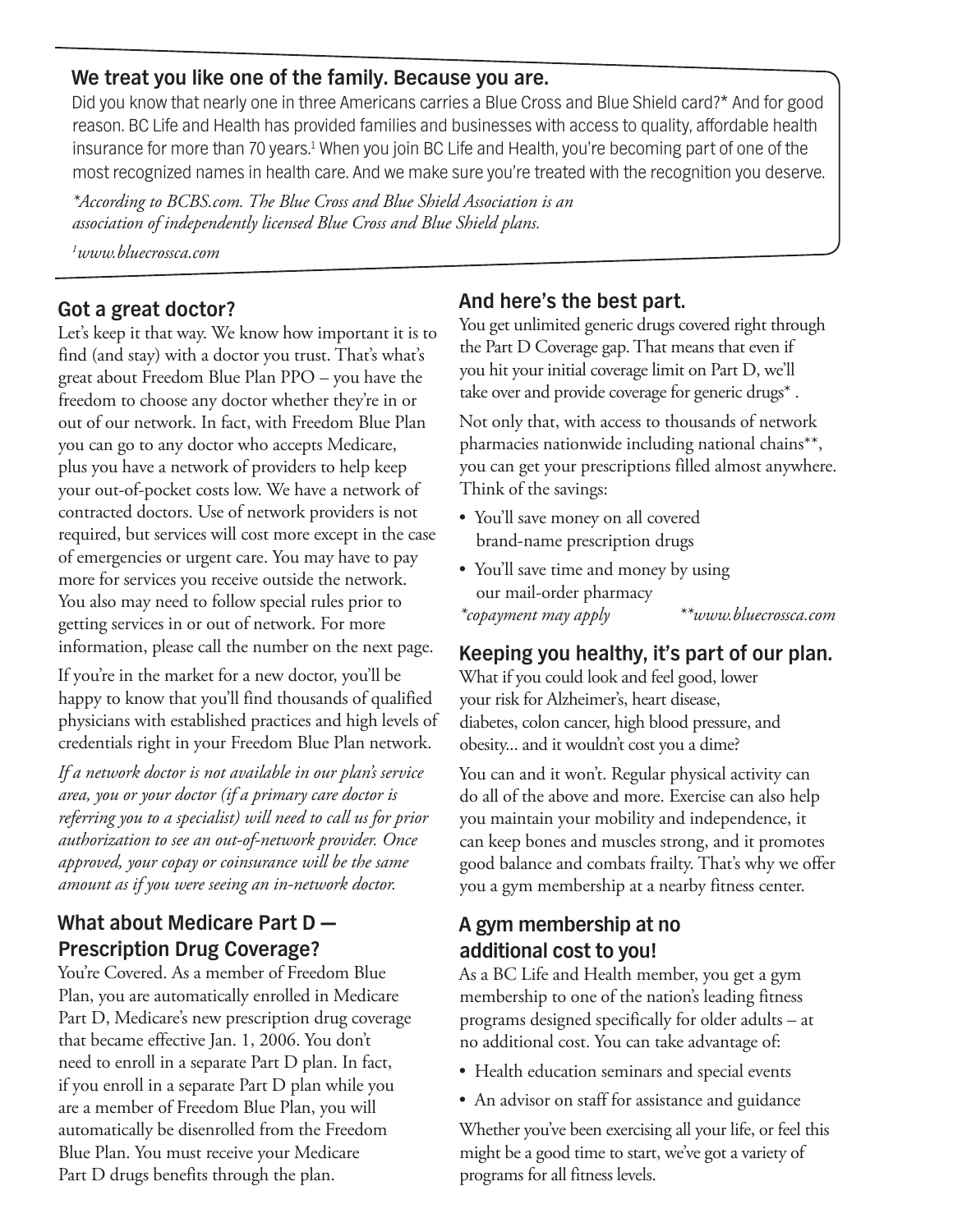## **One Plan, One Card**

#### **Assistance for those with limited resources**

You may be able to get extra help to pay for your prescription drug premiums and costs. To see if you qualify for getting extra help, call:

- 1-800-MEDICARE (1-800-633-4227). TTY/TDD users should call 1-877-486-2048, 24 hours a day, 7 days a week;
- The Social Security Administration at 1-800-772-1213 between 7 a.m. and 7 p.m., Monday through Friday. TTY/TDD users should call, 1-800-325-0778; or
- Your State Medicaid Office.

#### **Need a hand? Call us for full information on the plan, we're here to help.**

- Call your local agent or a BC Life and Health representative at 1-888-211-9813 (TTY/TDD: 1-800-297-1538) 8 a.m. - 8 p.m., 7 days a week.
- Visit us online at www.bluecrossca.com
- Or, for basic questions about how Medicare works, you can also call Medicare at 1-800-MEDICARE (1-800-633-4227). TTY/TDD users can call 1-877-486-2048, 24 hours a day, 7 days a week.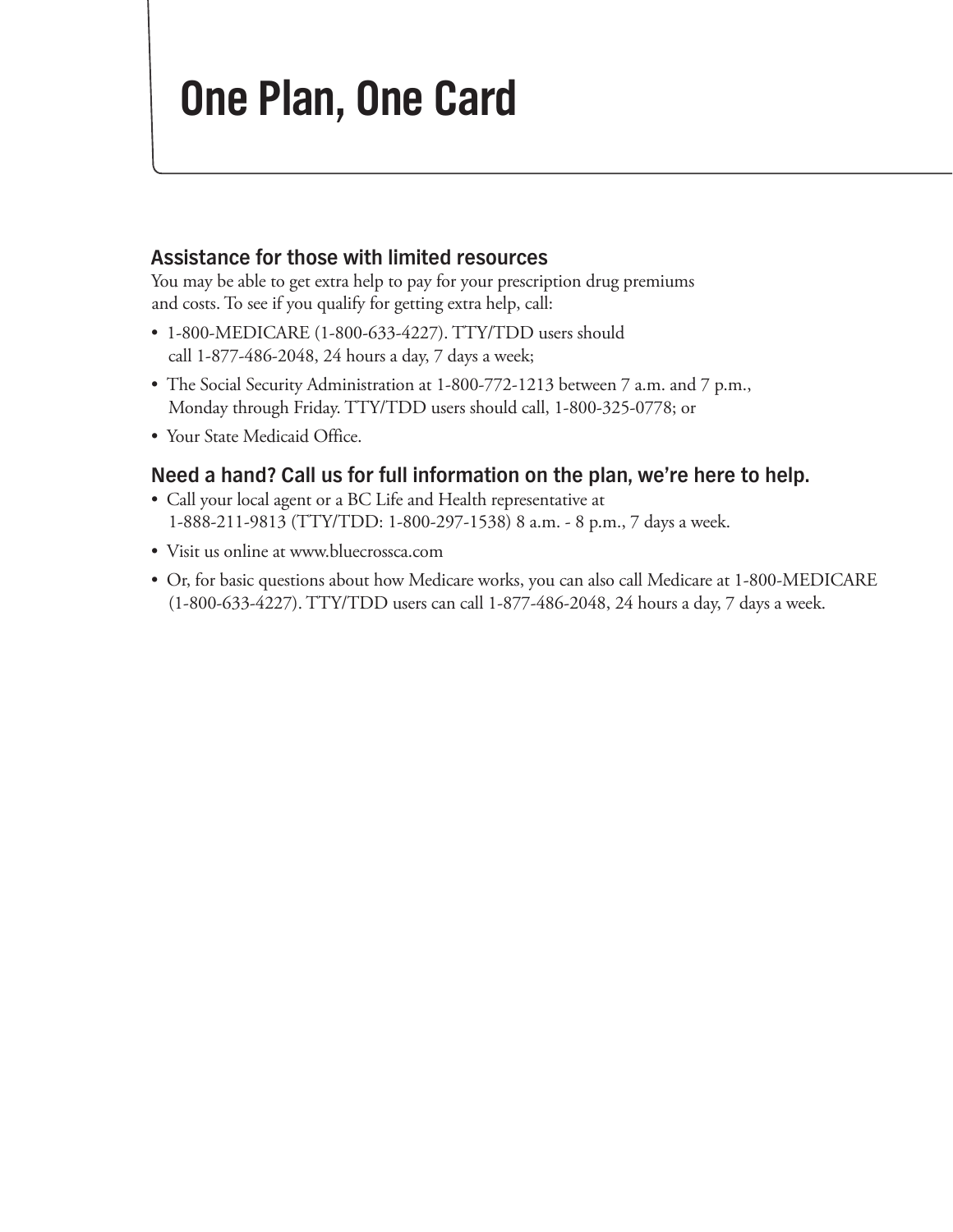## **You can count on us to answer your questions.**

We're glad that we can help. Here are some frequently asked questions that we've received from our members. We hope they'll answer some of yours.

## **What happens after my application is received by BC Life and Health?**

- 1. Shortly after we receive your application, we will send you a letter confirming receipt. The letter will include your proposed effective date. You may use the letter as proof of membership until your BC Life and Health member identification (ID) card arrives.
- 2. BC Life and Health will send your application to the Centers for Medicare and Medicaid Services (CMS) for approval.
- 3. When approved you will receive a welcome letter confirming your effective date with BC Life and Health. You will also receive your membership contract, called the Evidence of Coverage, your BC Life and Health member identification (ID) card and other new member materials.

## **When can I change Medicare plans?**

The Medicare program limits when and how often you can change the way you get Medicare, or switch health plans. Switching from one BC Life and Health plan to another BC Life and Health plan counts as making a change.

#### *Annual Coordinated Election Period*

From November 15 through December 31, anyone with Medicare will have an opportunity to switch from one way of getting Medicare to another.

#### *Open Enrollment Period*

Medicare Advantage eligible individuals may make one Medicare Advantage Open Enrollment Period election from January 1st through March 31st. However, you are limited in the type of plan you can join. You can't join or leave Medicare prescription drug coverage at this time. For example, if you have Medicare prescription drug coverage, you can only choose to join another plan that offers Medicare prescription drug coverage, or choose to return to the Original Medicare Plan and join a Medicare Prescription Drug Plan. If you don't have Medicare prescription drug coverage, you can't use this chance to get it.

#### *Special Election Period*

Generally, you can't make any other changes during the year unless you meet special exceptions, such as if you move out of the plan's service area, enter or leave a long term care facility or if you have Medicaid coverage. Later in the year, from November 15 to December 31, anyone with Medicare can switch to another plan for the following benefit year.

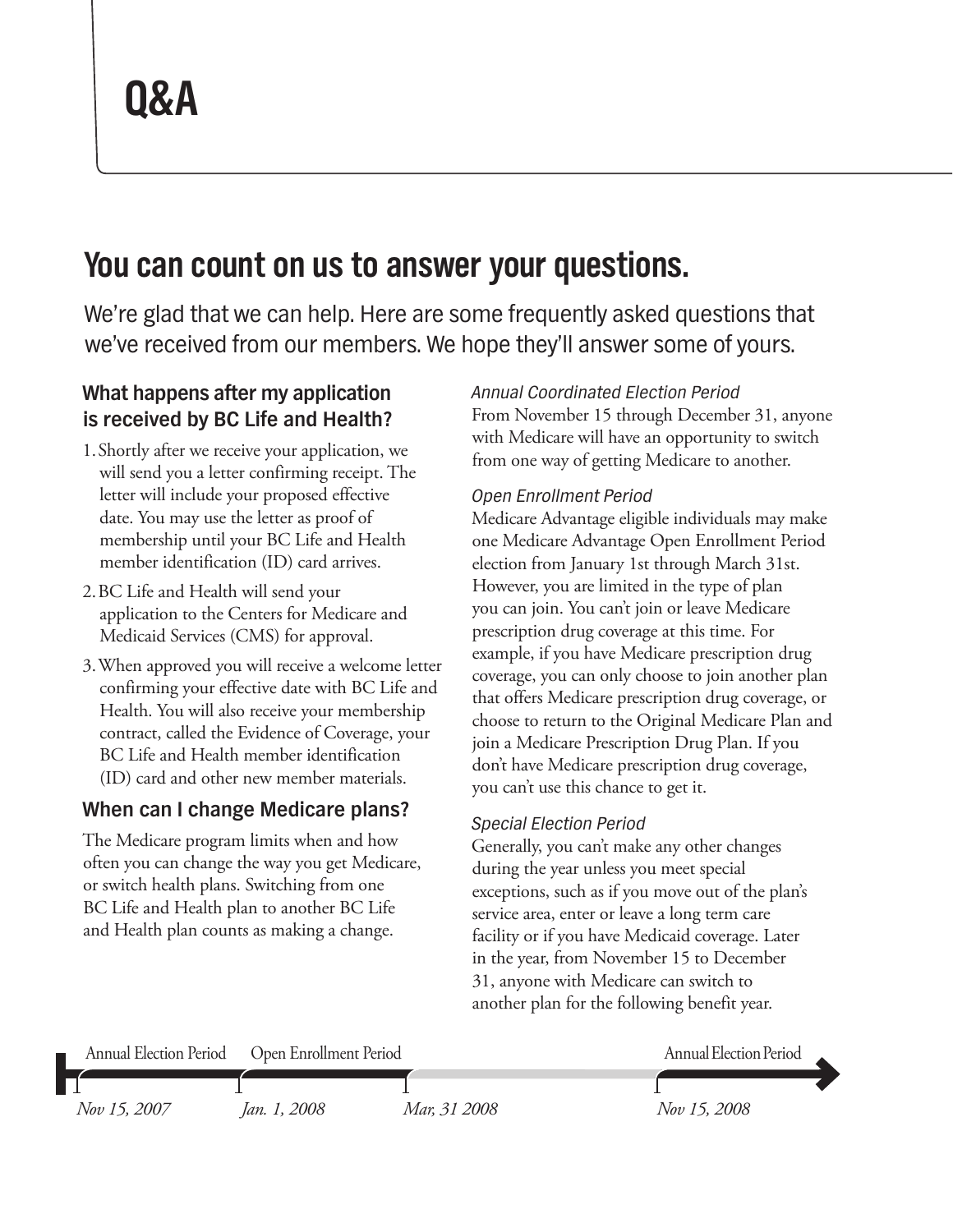## **How do I make sure I'm enrolled in the Medicare Part D Prescription Drug Benefit?**

Members of BC Life and Health will be automatically enrolled in Medicare Part D coverage. These plans are also known as Medicare Advantage Prescription Drug (MAPD) Plans.

## **How do I know if I am eligible for MAPD coverage?**

If you are entitled to Medicare Part A and enrolled in Medicare Part B, live in our service area, and you enroll during one of the enrollment periods, you're eligible to join a MAPD plan.

## **Can I go back to Original Medicare and get a Medicare Supplement (Medigap) policy?**

Yes, but keep in mind that you can only join or leave a plan at certain times during the year.

## **Please keep in mind**

As an BC Life and Health member, if you inadvertently sign up for Medicare Part D prescription drug coverage from any other plan, you will be automatically disenrolled from your BC Life and Health plan.

## **I have heard about Medicare's deductible for prescription drugs. If I join BC Life and Health, do I have to pay the deductible before I can get any help?**

No. BC Life and Health is pleased to let you know that with our PPO, there is no deductible for Medicare Part D coverage. From the first day of coverage, you can go to the pharmacy and only pay your co-payment or coinsurance.

## **How do I know if my pharmacy is part of the BC Life and Health pharmacy network?**

With thousands of pharmacies nationwide, we have a robust network for you to choose from. Most major pharmacy chains are included in our network. Included in this kit is a listing of the national chains in our network.

The types of pharmacies included in out network are:

- Retail pharmacies
- Mail-order pharmacies
- • Long-term care pharmacies
- Home infusion pharmacies

With few exceptions, you must use network pharmacies to get your prescription drugs covered.

For more information about our mail-order or other network pharmacies, please call 1-888-211-9813 TTY: 1-800-297-1538 seven days a week, 8 a.m. to 8 p.m.

## **What if there is a change between BC Life and Health and Medicare?**

BC Life and Health renews its contract with Medicare (the federal government) each year on January 1. Premiums and benefits may change at that time, but not during the year unless the change is to your advantage. If we do not renew our contract we'll tell you at least 90 days in advance. You may then switch to a standard Medigap plan (A, B, C, F, K or L) that won't deny coverage because of a pre-existing condition. It will normally go into effect the day after your Medicare Advantage membership ends.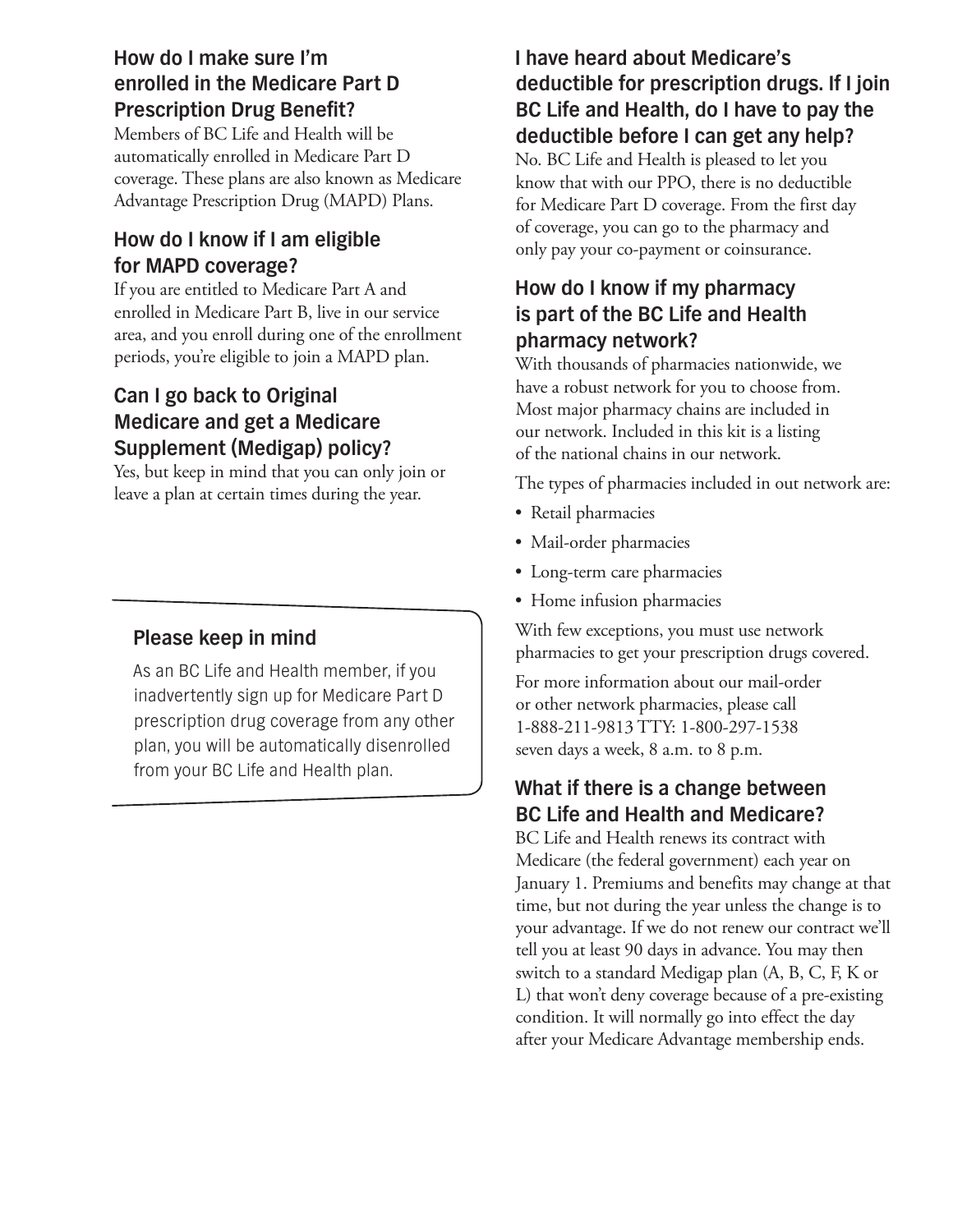## **What if I have a complaint or don't agree with a decision regarding my coverage?**

We will do our best to give you all the information you need and listen to your concerns. That's why we have both appeals and grievance procedures. We review complaints about quality of care (grievances) within 30 days. Issues about payment for services (appeals) will be addressed within 60 days. If the appeal is for a denied service, the reconsideration, decision must be made no later than 30 days after receipt. However, if your health is at stake, we are required to respond to the appeal within 72 hours.

## **Did you know?**

If you use network pharmacies you can minimize your out-of-pocket expenses.

### **Remember, you can call us with your questions anytime for full information on the plan.**

1-888-211-9813 and 1-888-297-1538 (TTY/ TDD), both available  $8:00$  a.m.  $-8:00$  p.m., seven days a week. Or contact us at www. bluecrossca.com, 24/7. Or call your local agent.

# **GLOSSARY**

## **Be in the know**

Here is a list of useful words and terms to have handy when reviewing your Medicare Advantage options.

#### *Annual Coordinated Election Period*

The period between Nov 15 and December 31, when any Medicare beneficiary can enroll in a Medicare Advantage or Medicare Advantage Prescription Drug plan.

#### *Centers for Medicare and Medicaid Services (CMS)*

The federal agency that runs the Medicare program.

#### *Co-payment*

The fee you pay at the time of service, in accordance with the terms of your coverage.

#### *Formulary*

A list of prescription drugs that have been reviewed and selected for medical and costeffectiveness. Includes brand-name and generic drugs, all of which are FDA (Food and Drug Administration) approved.

#### *Deductible*

Dollar amount that an insured person must pay each year before an insurer will assume any liability for the remaining costs of covered services. (BC Life and Health does not charge a deductible for Part D Prescription Drug Coverage.)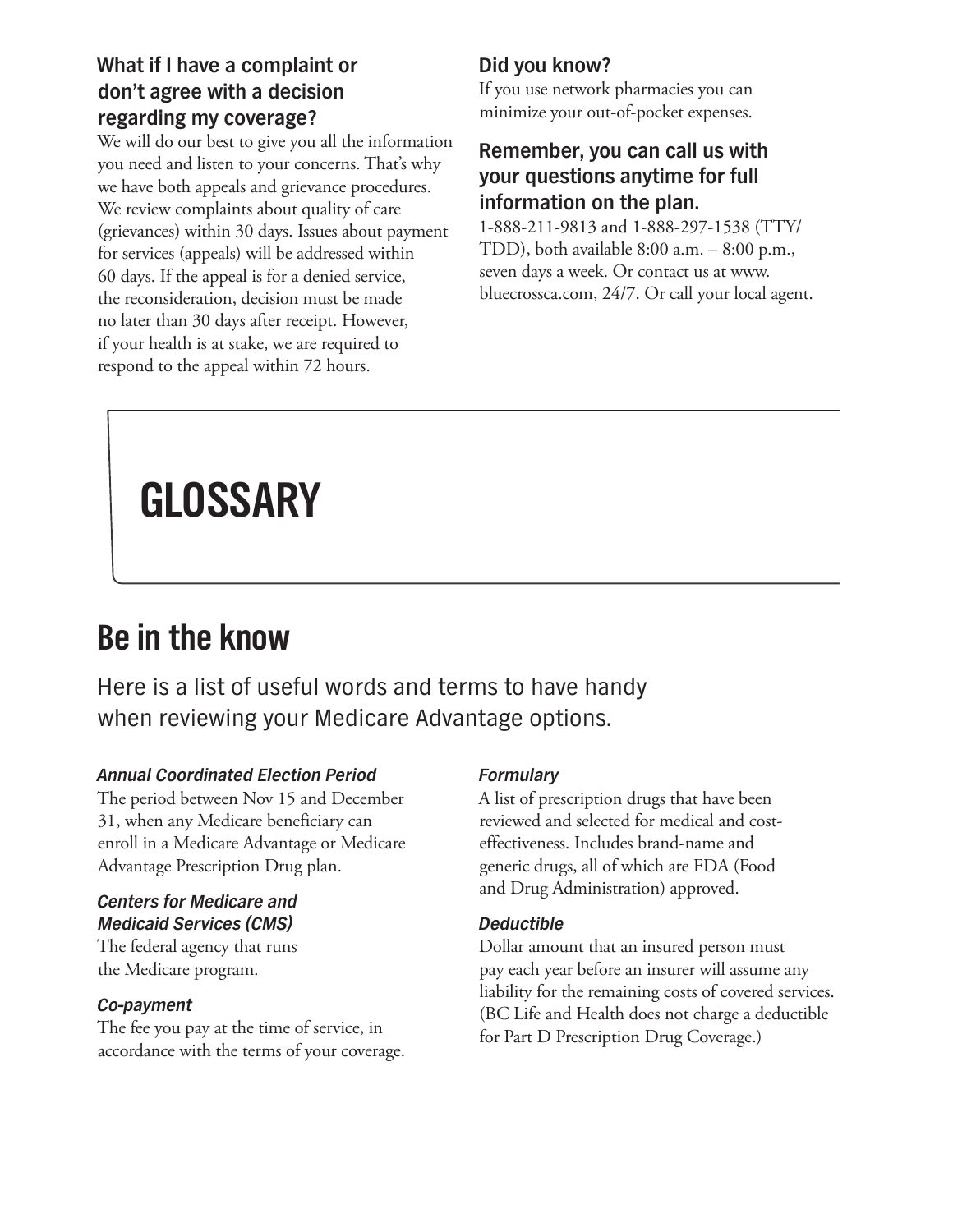#### *Exclusions*

Specific conditions or circumstances that are not covered under your benefit agreement. It is very important to consult your benefit contract to understand what services are not covered benefits.

#### *Medicaid*

A joint federal/state medical assistance program established by the Social Security Act for those who meet the income requirement. As a Medicare beneficiary, you may also be eligible for Medicaid. Medicaid can cover all or part of your Medicare premiums and/or deductibles and coinsurance. If you think you qualify, you should inquire about Medicaid and related programs by calling your state Medicaid agency.

#### *Medicare (also called "original" Medicare, "traditional" Medicare or "fee-for-service" Medicare)*

A plan that is available to seniors everywhere in the U.S. It is the national pay-per-visit program that lets you go to any doctor, hospital or healthcare provider who accepts Medicare. Medicare pays its share of the Medicare-approved amount and you pay your share. You must pay the deductible.

#### *Medicare Part A*

Medicare's hospital insurance program. Helps pay for inpatient hospital care, skilled nursing care following a hospital stay, home healthcare and hospice care. Part A is financed in part by the Social Security payroll withholding tax and the Self-Employment tax. If you qualify for benefits under the Social Security or Railroad Retirement systems or through government employment, you also qualify for premium-free Part A benefits.

#### *Medicare Part B*

Optional supplementary medical insurance that requires a monthly premium. Covers physician services in hospital and non-hospital settings, and services furnished by certain nonphysician practitioners. Coverage also includes lab testing, Durable Medical Equipment, diagnostic tests, ambulance services, prescription drugs that can't be self-administered, some self-administered anticancer drugs, and other therapies. Health services and blood services not covered by Medicare Part A.

#### *Medicare Part C*

The program that offers Medicare beneficiaries the option of enrolling in a managed care plan to receive their Medicare benefits (both medical and drug coverage). The program replaces the Medicare + Choice (M+C) program under Part C in Medicare and is also referred to as Medicare Advantage.

#### *Open Enrollment Period*

A limited time period when enrollment applications for coverage or changes in your coverage may be made. The open enrollment period is January 1, to March 31.

#### *Provider*

The general term used for doctors, other healthcare professionals, hospitals and other healthcare facilities that are licensed or certified by the State to provide healthcare services.

#### *Service area*

A CMS-approved geographic area where you may enroll in a Medicare Advantage Plan. This is the area where you generally must get non-emergency and urgently needed services other than dialysis.